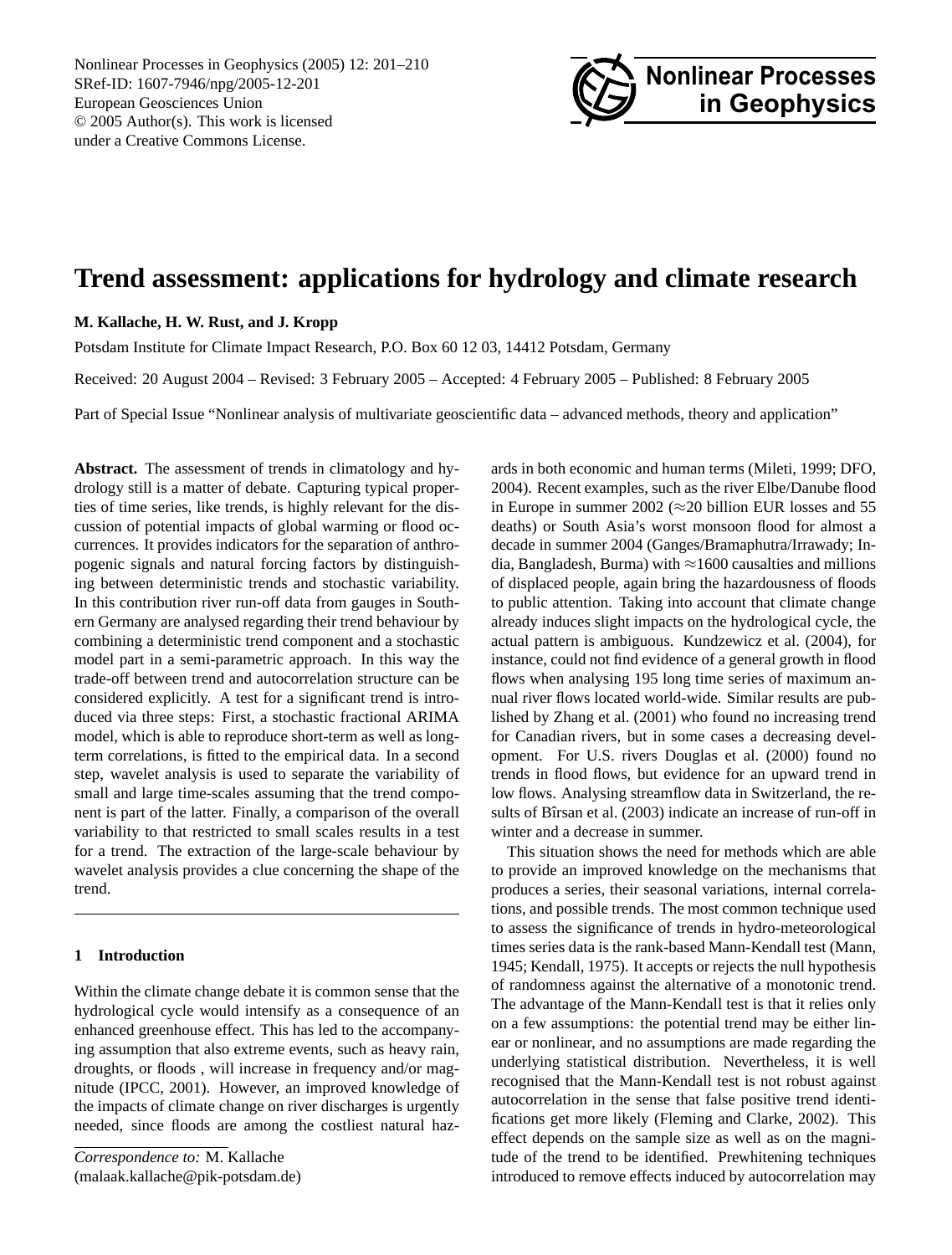also bias the Mann-Kendall test result [\(Yue and Wang,](#page-9-8) [2002\)](#page-9-8). Therefore we propose a semi-parametric approach to analyse correlated data.

Different potential driving forces have to be considered when analysing hydrological or meteorological time series, for example, anthropogenic influences and natural variability. The distinction of such components is still a matter of research. Our approach is based on the rather simple assumption that anthropogenic influences can be represented by a deterministic trend component, whereas natural variability is modelled by a stochastic process. It is desirable to distinguish between these components, because the former is expected to continue in the future whereas the latter changes direction in a more or less unpredictable manner.

However, smoothly varying trends are difficult to distinguish from natural variability on large scales caused e.g. by autocorrelation. This exchangeability implies that the evaluation of a possible deterministic trend inherently needs assumptions about the natural variability: trends of small magnitudes will less often be considered significant in a system which is known to be highly variable anyway. This fact is reflected by the selection of the stochastic model capturing the natural variability. The choice has an important influence on the sigma interval estimated for the trend parameters and therefore on the significance of the trend estimate. This is taken into account when an adequate goodness-of-fit test and model selection criteria are employed to choose suitable models.

Since long-term correlation might cause long excursions from the mean as well as local trends [\(Beran,](#page-8-2) [1994\)](#page-8-2) the issues described above are particularly challenging when dealing with long-term correlated data. Several authors report long-term memory being present in river run-off records (e.g. [Lawrence and Kottegoda,](#page-9-9) [1977;](#page-9-9) [Montanari et al.,](#page-9-10) [1997\)](#page-9-10).

Aspects of the approach we follow in this paper have been addressed previously. [Bloomfield](#page-8-3) [\(1992\)](#page-8-3), [Woodward and](#page-9-11) [Gray](#page-9-11) [\(1995\)](#page-9-11) and others evaluate trends in global temperature by combining a trend and an ARIMA component in a parametric approach. [Beran](#page-8-2) [\(1994\)](#page-8-2) describes the characteristics of long-term correlated processes and their effect on trend estimation, whereas [Koutsoyiannis](#page-9-12) [\(2003\)](#page-9-12) adapts elements of hydrological statistics to the Hurst phenomenon. [Smith](#page-9-13) [\(1993\)](#page-9-13) utilises the standard least squares estimator to test for trends under consideration of long-term memory. [Bhat](#page-8-4)[tacharya et al.](#page-8-4) [\(1983\)](#page-8-4), [Taqqu et al.](#page-9-14) [\(1995\)](#page-9-14), [Bunde et al.](#page-8-5) [\(2002\)](#page-8-5) and others address pitfalls when discriminating between deterministic trends and long-range components and provide possible ways of distinction. [Sibbertsen](#page-9-15) [\(1999\)](#page-9-15) uses kernel estimators to assess a trend, whereas [Percival and Walden](#page-9-16) [\(2000\)](#page-9-16) and [Craigmile et al.](#page-8-6) [\(2004\)](#page-8-6) employ wavelets. They provide a semi-parametric approach to test for the significance of a trend under assumption of a  $FD(\delta)$  or an AR(1) model.

In this paper we extend their approach by including more flexible fractional ARIMA models. To account for the presence of a trend, we also use filtered data for the parameter estimation. The trend is considered as a slowly varying deterministic component on large scales. By using wavelet filters the data are decomposed into variations on large scales (further referred to as trend estimate  $\overline{T}$ ) and variations on smaller scales  $(\widehat{X})$ . The latter are assumed to be modelled adequately by a linear stochastic process. To evaluate the performance of the models, a goodness-of-fit test is applied. Selection from among the different models which passed this test, is achieved by applying an Akaike-type model selection criterion. Finally, under assumption of the chosen stochastic model, the time series data are tested for an underlying deterministic trend.

We have organised the paper as follows: in Sect. [2](#page-1-0) the applied methods, i.e. wavelet analysis, trend estimation, the Whittle estimator for FARIMA( $p$ ,  $\delta$ ,  $q$ ) models and the trend test itself, are briefly discussed. Section [3](#page-5-0) introduces the data, and in Sects. [4](#page-6-0) and [5](#page-7-0) the results are presented and discussed.

## <span id="page-1-0"></span>**2 Methodological concept**

To be able to assess trends in a data-specific manner and to account for the correlation structure of the data, flexible tools like wavelet analysis and stochastic modelling are chosen. Here wavelet analysis is used to estimate a deterministic trend component from data. Then  $FARIMA(p,\delta,q)$  processes are used to model the structure of the remaining fluctuations whereby the parameters are estimated via Whittle's approximation to the Maximum-Likelihood Estimator. Finally, wavelet coefficients are used to establish a test for significance of the estimated trend. All three steps are linked and serve together serve as the trend assessment method.

#### <span id="page-1-1"></span>2.1 Wavelet analysis

For the wavelet analysis, we use the discrete wavelet transform (DWT) and the maximum overlap DWT (MODWT). The DWT is an orthonormal transform. The time series can be reconstructed by a linear combination of wavelets, analogous to a reconstruction by sinusoids in Fourier analysis. Each wavelet is essentially non-zero only within a finite interval of time, which allows for time-scale analysis. In this manner information about the variability which is not only local in scale but also local in time is retrieved. The wavelet basis is dilated when processing larger scales. Thus, the problem of under- or over-localisation, which occurs if the windowed fourier transformation is used, can be minimised (see [Kaiser,](#page-9-17) [1994\)](#page-9-17). The DWT operates on dyadic time series and is only computed for scales which are powers of two. It is defined in terms of a wavelet filter  $\{h_{j,l} : l=0, ..., L_j-1\}$ and an associated scaling filter  ${g_{i,l}}$ . Here j denotes the levels j=1, ..., J, which are associated to the scales  $2^{j-1}$ , and  $L \equiv L_1$  the width of the wavelet.

Let the time series  ${Y_t}$  be a realisation of a stochastic process with random variables  $Y_t$ ,  $t=0, ..., N-1$ ; N being dyadic. By convolution of the filters with  ${Y_t}$ , the wavelet coefficients  $W_{j,k}$  and scaling coefficients  $V_{j,k}$  for level  $j=0, ..., J$  and time  $k=0, ..., N<sub>j</sub>-1$  are obtained (with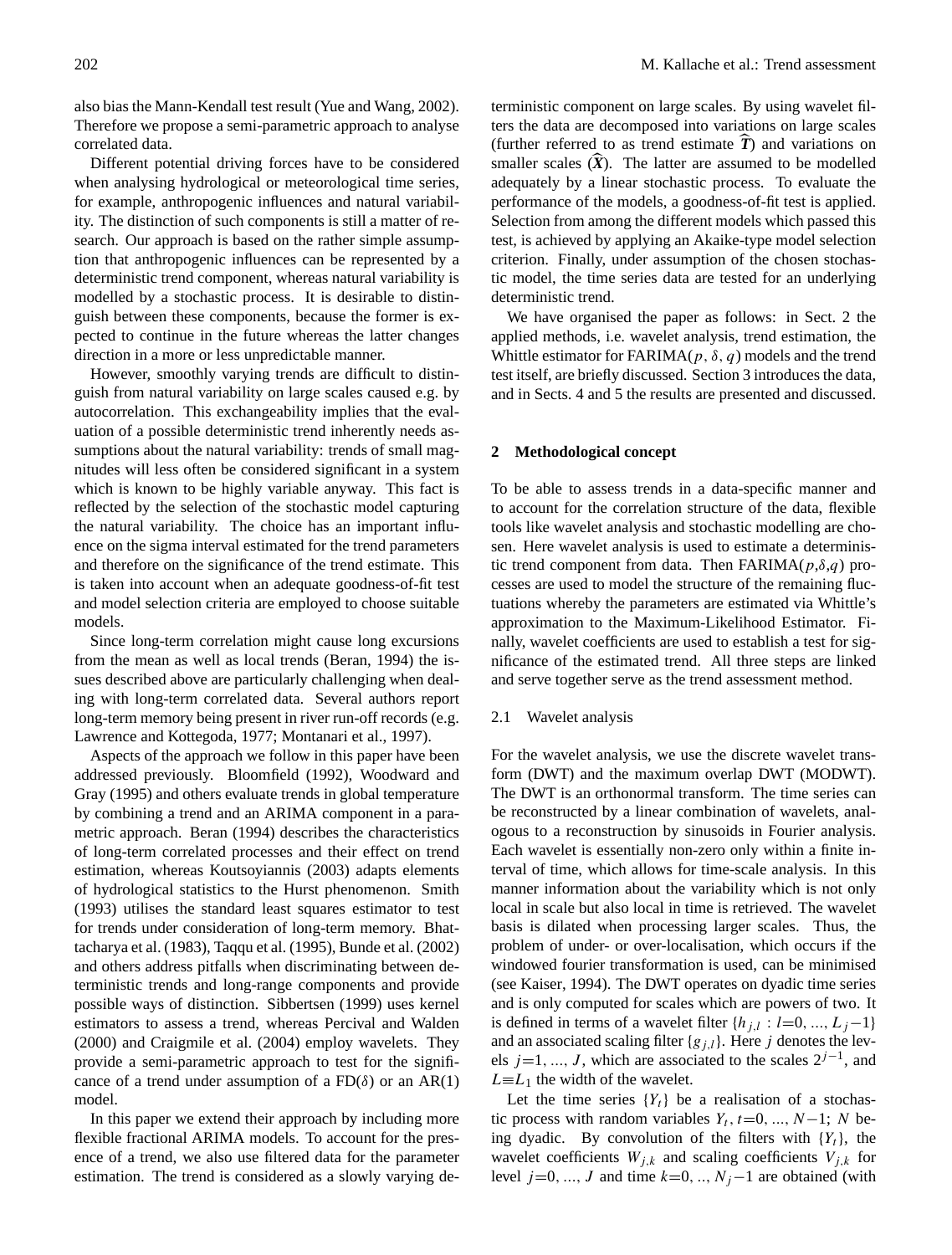the number of coefficients  $N_j = N2^{-j}$  and wavelet length  $L_j = (2^j - 1)(L - 1) + 1$  at each level j). The larger the scales, the wider the applied filters. Thus, using an orthogonal transform implies that for larger scales less convolutions are done, i.e. less wavelet coefficients are available:

$$
W_{j,k} \equiv \sum_{l=0}^{L_j - 1} h_{j,l} Y_{2^j(k+1)-1-l} \mod N ,
$$
  

$$
V_{j,k} \equiv \sum_{l=0}^{L_j - 1} g_{j,l} Y_{2^j(k+1)-1-l} \mod N .
$$
 (1)

The algorithm is implemented efficiently by means of a pyramid algorithm [\(Mallat,](#page-9-18) [1989\)](#page-9-18). Formally, the DWT of  ${Y_t}$  is defined via matrix multiplication that yields a vector  $W_j \equiv [W_{j,0}, W_{j,1}, \ldots, W_{j,N_j-1}]'$  and  $V_j \equiv$  $[V_{j,0}, V_{j,1}, \ldots, V_{j,N_j-1}]$ '. Let  $\mathbf{W} = [\mathbf{W}_1, \mathbf{W}_2, \ldots, \mathbf{W}_J, \mathbf{V}_J]'$ . The time series is then reconstructed as  $Y = W<sup>T</sup> W$ , where the DWT matrix  $W$  is a  $N \times N$  matrix with rows constructed from the filters. For a more detailed description of the DWT we refer to Appendix A. The exact form of  $\mathcal W$  is provided in [Percival and Walden](#page-9-16) [\(2000\)](#page-9-16).

The choice of the mother wavelet depends on the data to be analysed. Possible choices are an orthonormal or nonorthonormal, a real or complex basis (an overview about the noteworthy aspects is given by [Torrence and Compo,](#page-9-19) [1998\)](#page-9-19). For our analysis we chose a discrete, orthogonal basis – the Daubechies "least asymmetric" wavelet basis of width eight (LA(8)). The wavelet width comprises smoothing in time and frequency in an acceptable manner regarding the data analysed. When using the  $LA(·)$  basis one can also benefit from the advantages of approximately linear filtering. Applying the LA(8) wavelet filter to  ${Y_t}$  essentially yields a difference between  $Y_t$  and values before and after  $Y_t$ . The LA(8) scaling filter results in a weighted average of a window of length  $2^{j+1}$  on scale  $2^j$ . These scaling filters are defined through their squared gain function  $\mathcal{G}(\omega)$  operating on the Fourier frequencies  $\omega$ , which they share with all other Daubechies filters (for further details we refer to Appendix B). By additionally choosing the transfer function  $G(\omega) = [\mathcal{G}(\omega)]^{1/2} e^{i\theta(\omega)}$  in such a way that the phase function  $\theta(\cdot)$  has the smallest maximum deviation from a linear phase filter, i.e. is as close as possible to that of a linear phase filter, the definition of a  $LA(\cdot)$  filter is completed. For the corresponding wavelet filters the relationship  $\mathcal{H}(\omega) = \mathcal{G}(\omega + \pi)$ holds.

The MODWT (maximum overlap DWT) is a modified version of the DWT. With the MODWT, time series of nondyadic length can be analysed. In contrast to the orthonormal DWT, the MODWT is a highly redundant non-orthogonal transform. In this work we use both the DWT and the MODWT, according to the respective aims (for more details we refer to [Percival and Walden,](#page-9-16) [2000\)](#page-9-16).

### <span id="page-2-1"></span>2.2 Trend estimation

In the following, we assume that the observed time series  ${Y_t : t=0, ..., N-1}$  can be modelled additively by a deterministic trend component  $\{T_t\}$  plus a realisation of a stochastic process  $\{X_t\}$ :  $Y_t = T_t + X_t$ . Using the DWT, the data vector  $Y$  is decomposed into a component  $\overline{T}$ , representing the variability on large scales, and a component  $\widehat{X}$  for small scales:

<span id="page-2-0"></span>
$$
Y = \mathcal{W}^T W = \mathcal{W}^T A W + \mathcal{W}^T (I_N - A) W = \widehat{T} + \widehat{X}
$$
 (2)

Let  $I_N$  be the  $N \times N$  identity matrix. A contains all nonboundary wavelet coefficients, whereas  $(I_N - A)$  contains all scaling and boundary coefficients. Daubechies wavelet filter of length  $L$  zero out a polynomial trend of order  $K$  in the nonboundary wavelet coefficients if  $K \leq L/2-1$ . Since a reconstruction  $Y = W<sup>T</sup> W$  gives back the original time series, the trend  $\{T_t\}$  is captured by the boundary wavelet coefficients and the scaling coefficients. The inverse wavelet transform of these coefficients  $\hat{T}$  can be used as an estimate of the trend.  $\vec{T}$  not only contains the deterministic trend component but also the stochastic variability on large scales and in the following is referred to as the trend estimate. The bias in estimating *T* by  $\hat{T}$  is zero for  $K \leq L/2-1$  (cf. [Craigmile](#page-8-6) [et al.,](#page-8-6) [2004,](#page-8-6) for further details).

## <span id="page-2-2"></span>2.2.1 Separating scale

Most reliable results are obtained by selecting the separating scale  $l_s$  between  $\overline{T}$  and  $\overline{X}$  as the largest scale with a non-zero number of wavelet coefficients (see [Craigmile et al.,](#page-8-6) [2004\)](#page-8-6). As pointed out in Sect. [2.1,](#page-1-1) applying a Daubechies scaling filter is a kind of weighted smoothing procedure. The choice of  $l_s$  determines the amount of variation of the time series present in the trend estimate. In the following, all investigations are carried out with  $l_s=6$ , which corresponds to a separating scale band of 32 to 64 months. So the estimated trends reflect variations of the time series which are larger than 5 years.

#### 2.2.2 Boundary conditions

Wavelet coefficients are always a certain aggregation of the variations of the time series around a time point  $t_0$ . The larger the analysed scale, the more points become aggregated, i.e. the more wavelet coefficients are affected by the boundary conditions. To be able to calculate these wavelet coefficients, some kind of assumption for the elongation of the time series at both edges has to be made. One alternative is to assume periodicity, i.e. the end of the time series is identified with the beginning. Other ways would be to expect reflecting boundary conditions, where the time series is reflected at both edges, or to pad the series at the edges with the mean value (see [Torrence and Compo,](#page-9-19) [1998,](#page-9-19) for more details). In the following we use the latter alternative. As one goes to larger scales, padding decreases the amplitude of the wavelet and scaling coefficients as more zero values enter the analysis. The trend estimation and the calculation of its sigma intervals is done on this elongated, padded series, whereas the test for trend is applied to the original empirical series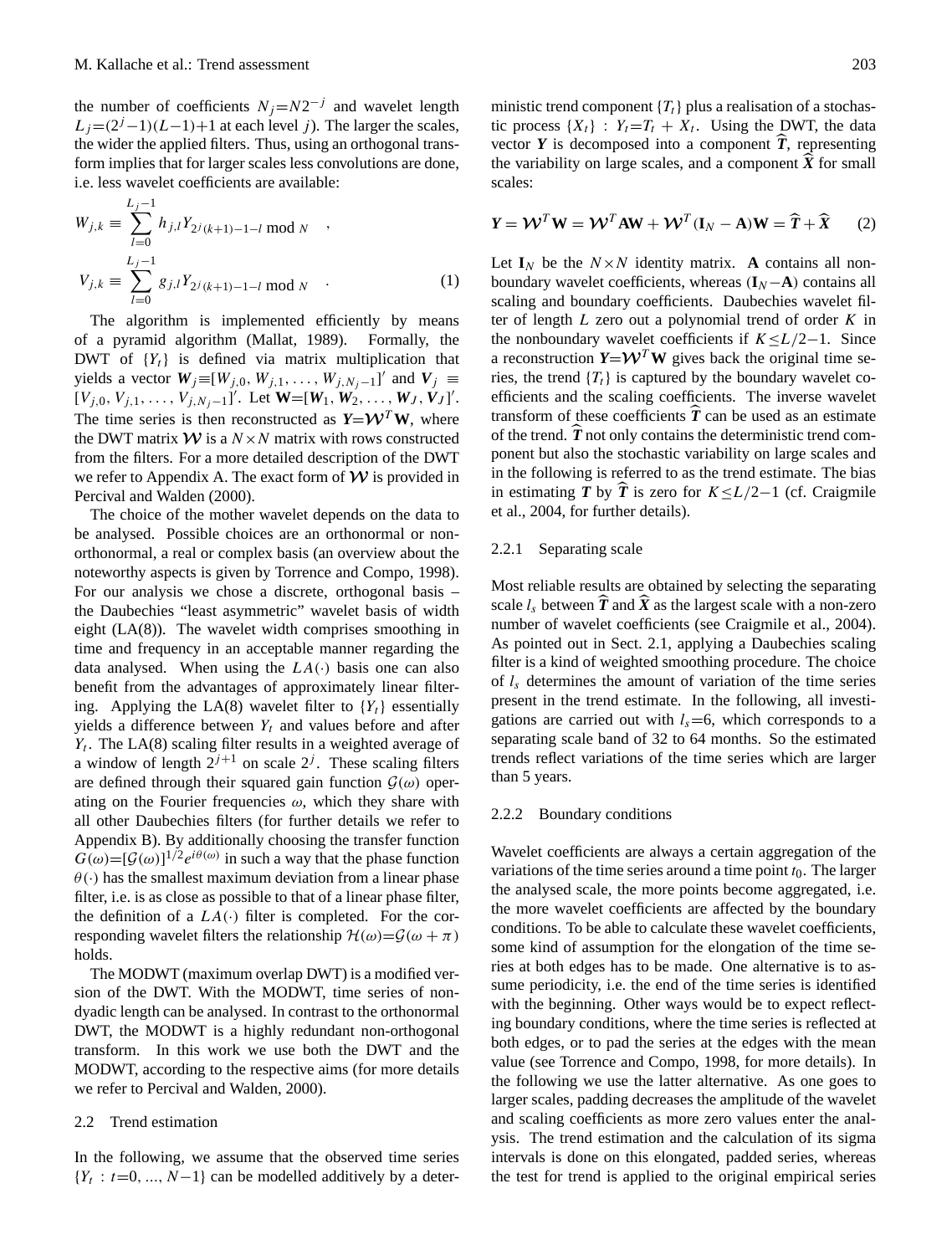and its fluctuation estimate without padded parts. When using wavelet filters with width  $L>2$  as basis, the boundary coefficients cause a higher variability of the trend estimate at the endpoints of the time series and accordingly wider sigma intervals there.

#### <span id="page-3-0"></span>2.3 Parameter estimation

The natural variability present in the records is modelled using fractional ARIMA (FARIMA) models [\(Granger and](#page-9-20) [Joyeux,](#page-9-20) [1980\)](#page-9-20). These models are an extention of the well studied autoregressive integrated moving average (ARIMA) models [\(Box and Jenkins,](#page-8-7) [1976\)](#page-8-7) incorporating long-range dependence. A process has long-range dependence or longrange correlation if the autocorrelation function  $\rho(k)$  decays algebraically in the limit of large time lags  $k$ :

$$
\lim_{k \to \infty} \frac{\rho(k)}{ck^{-\beta}} = 1,\tag{3}
$$

with c being a finite constant.

A FARIMA( $p$ ,  $\delta$ ,  $q$ ) process is defined by

$$
\phi(B)(1-B)^{\delta}Y_t = \psi(B)\eta_t \tag{4}
$$

with B denoting the back shift operator  $BY_t=Y_{t-1}$ ,  $\eta_t \sim \text{WN}(0, \sigma)$ ,  $\delta \in \mathbb{R}$  the fractional difference parameter and

$$
\phi(z) = 1 - \sum_{i=1}^{p} \phi_i z^i
$$
  

$$
\psi(z) = 1 + \sum_{j=1}^{q} \psi_j z^j
$$
 (5)

are the autoregressive (AR) and moving average (MA) polynomials of order p and q, respectively. A FARIMA( $p$ ,  $\delta$ ,  $q$ ) process is stationary if  $\delta$ <0.5 and all solutions of  $\phi(z)=0$ are outside the unit circle. It exhibits long-memory for  $0 < \delta < 0.5$ . FARIMA( $p, \delta, q$ ) models with  $\delta < 0$  are called intermediate memory or "overdifferenced". In practice, this case is rarely encountered. For more details, see [Beran](#page-8-2) [\(1994\)](#page-8-2) and [Ooms and Doornik](#page-9-21) [\(1999\)](#page-9-21).

Three of the most simple models out of the FARIMA $(p, \delta, q)$  class are:

1. FARIMA(1,0,0) or AR(1)

$$
(1 - \phi \mathbf{B})Y_t = \eta_t,\tag{6}
$$

2. FARIMA $(0,\delta,0)$  or FD $(\delta)$ 

$$
(1 - B)^{\delta} Y_t = \eta_t,\tag{7}
$$

3. FARIMA $(1,\delta,0)$ 

$$
(1 - \phi B)(1 - B)^{\delta} Y_t = \eta_t. \tag{8}
$$

The first model consists of only a short-range correlated component with parameter  $\phi \equiv \phi_1$ , the second model of a longrange correlated component only with long-memory parameter  $\delta$ . The third model combines the previous two in the sense that for  $\delta = 0$  or  $\phi = 0$  it recovers the first or the second model, respectively.

The model parameters are estimated using Whittle's approximation to the Maximum-Likelihood Estimator (MLE). The latter is based on minimising

$$
Q(\mathbf{\Theta}) = \sum_{j} \frac{\mathcal{P}(\omega_j)}{\mathcal{S}(\mathbf{\Theta}; \omega_j)},
$$
\n(9)

where  $\mathcal{P}(\omega_i)$  denotes the periodogram of the data at the Fourier frequencies  $\omega_i=2\pi i/N$  and  $\mathcal{S}(\Theta;\omega_i)$  the spectral density of the FARIMA process with parameter vector  $\Theta$ comprising  $(\phi_1, ..., \phi_p, \delta, \psi_1, ..., \psi_q)$ . At the minimum of  $Q(\widehat{\Theta})$ ,  $\widehat{\Theta}$  is an estimate for the model parameters. The standard deviation provided for the parameters are based on the assumption of a Gaussian process and are calculated from the asymptotic distribution of parameters in the limit of long records. As such they are only a first guess for the variability of the parameters.

An extensive discussion on modelling long-range dependence also with respect to FARIMA( $p$ ,  $\delta$ ,  $q$ ) models and the Whittle estimator can be found in [Beran](#page-8-2) [\(1994\)](#page-8-2).

## <span id="page-3-1"></span>2.3.1 Trend influence and filtering algorithm

The influence of a deterministic trend component will usually bias the parameter estimation, because parameter estimation on *Y* implies assuming a possible trend to be negligible.

To account for the trend component, we estimate the parameters on  $\hat{X}$ , where the trend estimate  $\hat{T}$  has been subtracted from the data. Although  $E(\hat{T}-T)=0$ <sub>N</sub> holds, the parameter estimation on  $\widehat{X}$  also is likely to be biased because  $\widehat{T}$  contains the deterministic trend component as well as stochastic variations on large scales and we have to use  $\hat{T}$ instead of  $E(T)$ .

We studied this influence using low-order  $(p, q<1)$ FARIMA( $p$ ,  $\delta$ ,  $q$ ) models and trends with various strengths (0 to 3 times the standard deviation of the process) and shapes. The AR parameter  $\phi$  as well as the fractional difference parameter  $\delta$  are systematically estimated too low on the filtered series  $\widehat{X}$ , where the bias decreases for an increasing trend. They are estimated too high on the original series *Y*. This effect increases with increasing trend (see Fig. [1\)](#page-4-0). The bias caused by a trend or the detrending procedure is negligible for the MA parameter  $\psi$ . The comparison of the trend test result obtained by estimating the parameters on *Y* and on  $\hat{X}$  can constructively be used to draw further conclusions (see Sect. [4](#page-6-0) for more details).

#### <span id="page-3-2"></span>2.3.2 Goodness-of-fit and model selection

The model choice for the stochastic variability is motivated by a goodness-of-fit test and an Akaike-type model selection criterion.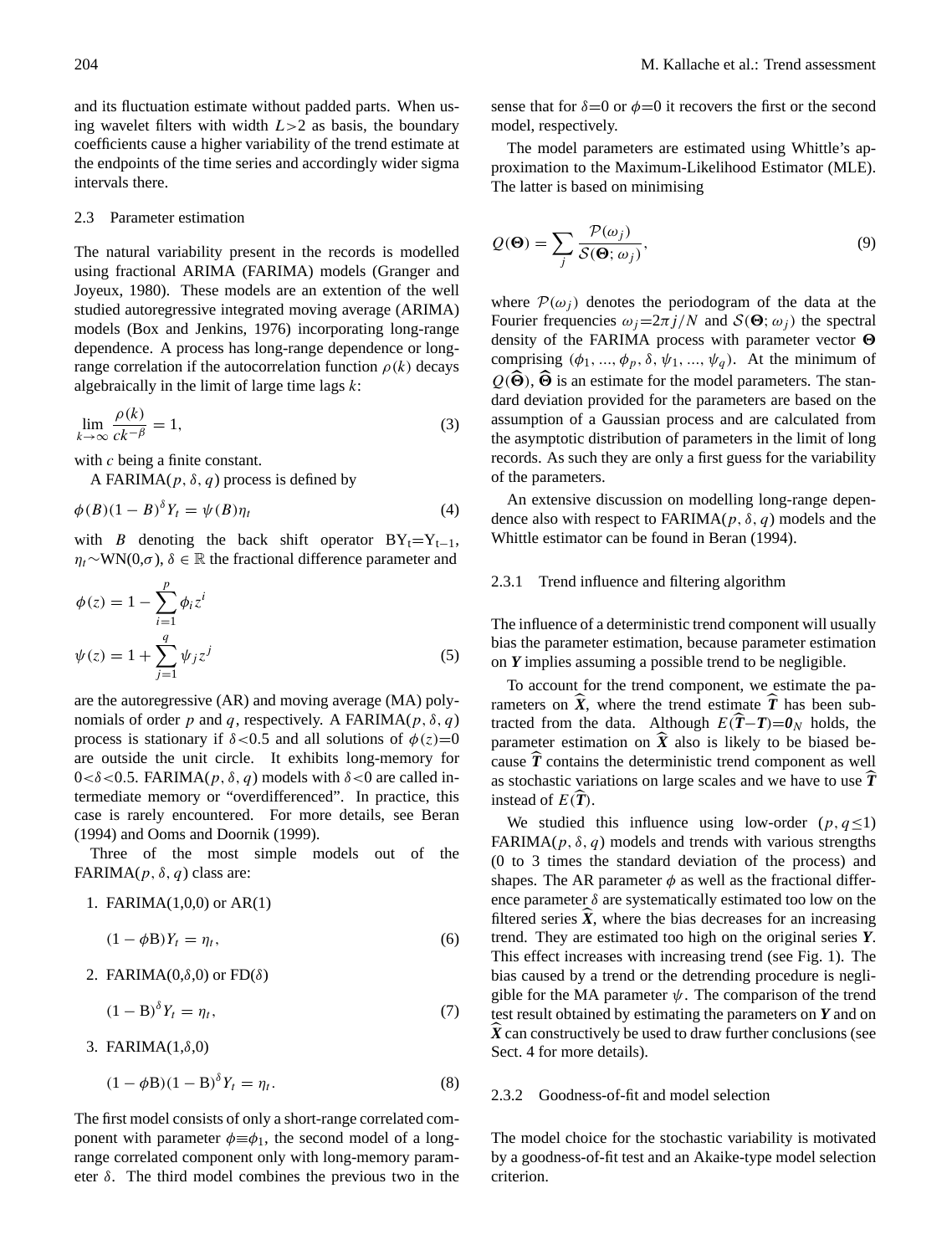A goodness-of-fit test for  $FARIMA(p, \delta, q)$  models formulated in the spectral domain has been proposed by [Beran](#page-8-8) [\(1992\)](#page-8-8). The test statistic

$$
T_B = \frac{A}{B^2} \tag{10}
$$

with

$$
A = \frac{4\pi}{N} \sum_{j=1}^{\infty} \left( \frac{\mathcal{P}(\omega_j)}{\mathcal{S}(\omega_j; \Theta)} \right)^2 \text{ and}
$$

$$
B = \frac{4\pi}{N} \sum_{j=1}^{\infty} \frac{\mathcal{P}(\omega_j)}{\mathcal{S}(\omega_j; \Theta)} \tag{11}
$$

is asymptotically normal with mean  $\mu_{T_B} = \pi^{-1}$  and variance  $\sigma_{T_B}^2 = 2\pi^{-2} N^{-1}$ . It has been shown that this test is equivalent to the Portmanteau test (see [Percival et al.,](#page-9-22) [2001\)](#page-9-22) for uncorrelated residuals in the time domain. The smallest significance level for which the null hypothesis " $H_0$ : the empirical data is compatible with being a realisation of the model" is rejected falsely, is denoted by

$$
\alpha_{crit} = 1 - \Phi(T'_B) \quad \text{for} \quad T'_B = \frac{T_B - \mu_{T_B}}{\sigma_{T_B}},\tag{12}
$$

where  $\Phi(\cdot)$  is the cumulative distribution function for a standard normal random variable.

The dynamics of the system, recorded in finite time series, cannot be reconstructed unambiguously, which corresponds to the possibility of fitting different stochastic models reasonably well to a time series.

As criteria for the model selection we employ different versions of the Akaike Information Criterion, defined by

$$
AIC_f(\kappa) = -2\log \mathcal{L}(\mathbf{\Theta}; Y) + f\kappa,\tag{13}
$$

where  $\mathcal{L}(\Theta; Y)$  denotes the likelihood of the parameter vector  $\Theta$ . The factor f weights the influence of the penalty term due to the number of parameters  $\kappa$ . If f is set to 2 we get the Akaike Information Criterion (AIC) [\(Akaike,](#page-8-9) [1973,](#page-8-9) [1979\)](#page-8-10), for  $f = \log N$  the Bayesian Information Cri-terion (BIC) [\(Schwarz,](#page-9-23) [1978\)](#page-9-23) and for  $f = 2c \log \log N$  the Hannan-Quinn Information Criterion (HIC), in which we use  $c=1.0001$ . The model to select is that with the smallest AIC  $_f$ . For FARIMA( $p$ ,  $\delta$ ,0) models BIC and HIC are shown to yield consistent estimators for the autoregressive order  $p$ [\(Beran et al.,](#page-8-11) [1998\)](#page-8-11), for some low order FARIMA( $p$ ,  $\delta$ ,  $q$ ) models [Bisaglia](#page-8-12) [\(2002\)](#page-8-12) performed simulation studies and recommends BIC and HIC as selection criteria. In the following the HIC was used.

## <span id="page-4-2"></span>2.4 Test for significance of trend

A test for trend is provided by comparing the variability in *Y* and  $\hat{\mathbf{X}}$ . Let

<span id="page-4-1"></span>
$$
p_c = \frac{\|\mathbf{Y}\|^2}{\|\widehat{\mathbf{X}}\|^2} \tag{14}
$$

be the test statistic, where  $\|.\|$  denotes the Euclidian norm.



<span id="page-4-0"></span>**Fig. 1.** Results of a Monte Carlo simulation to assess the bias due to a trend or to filtering when estimating the long-term parameter  $\delta$ of a FARIMA $(1,\delta,1)$  model.

*H*<sub>0</sub> is now:  $T_t=0 \forall t=0, ..., N-1$  versus *H*<sub>1</sub>: not *H*<sub>0</sub>. For  ${T<sub>t</sub>} \neq {0}$ ,  $p<sub>c</sub>$  should be large.  $H<sub>0</sub>$  is rejected at a level of significance α if  $p_{c(\text{empirical})}$  of *Y* exceeds  $p_c(\alpha)$ , whereby  $p_c(\alpha)$ is the upper  $100\alpha$ %-quantile of simulated  $p_c$  values. The distribution of the test statistic is estimated via Monte Carlo simulation with 4000 realisations of the chosen stochastic model with optimised parameters and without trend component.

## 2.4.1 Power of the trend test

To determine the power of the trend test, a Monte Carlo study is performed on realisations of an AR(1) and a FD( $\delta$ ) model with diverse parameter choices and deterministic trends superimposed. The amplitude of the deterministic trend has been increased in small steps from 0 to 0.4 times of the standard deviation of the process. The following results were obtained:

- (a) Analysing linear trends, where the trend starts at  $t=0$ and the endpoint  $t=N-1$  is varied from 0 to 0.4 $\sigma$ , the power of the trend test is slightly lower than the power of a standard linear regression test (see also [Craigmile](#page-8-6) [et al.,](#page-8-6) [2004\)](#page-8-6).
- (b) The power of the trend test does not weaken significantly when the linear trend starts in a later part of the time series. This was tested for a starting point as late as  $t = (5/6)N$ .
- (c) The trend test itself is robust against changes in variance of the time series, which cancels out in Eq. [\(14\)](#page-4-1).
- (d) It is vulnerable against jumps in the data. This was tested by including a jump point in the middle of the series with amplitude 0 to  $0.4\sigma$ . So the occurrence of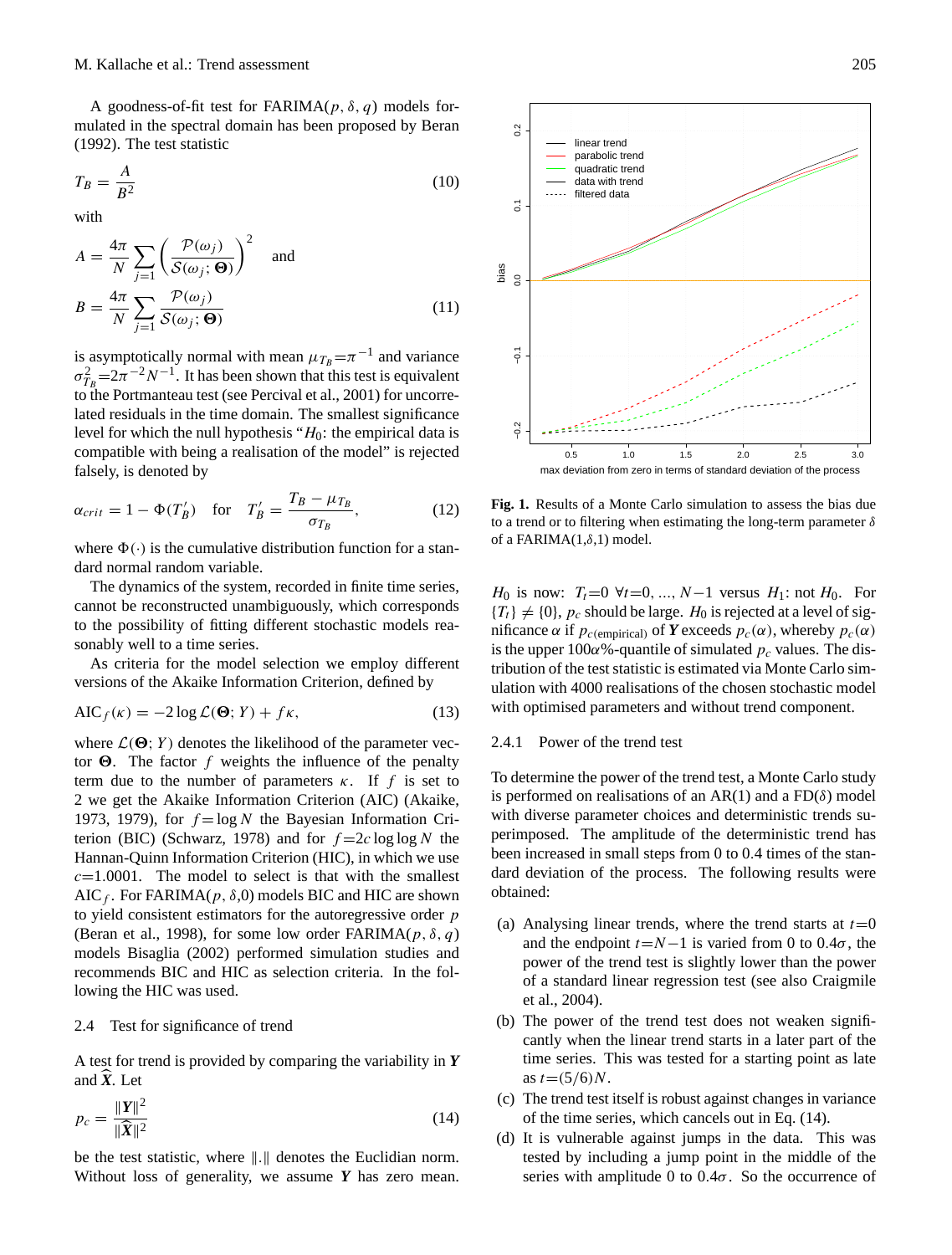

<span id="page-5-1"></span>**Fig. 2. (A)** River discharge anomalies (monthly maxima) for the river Erms at Riederich and **(B)** trend estimate and linear fit with its standard deviation intervals for a FD( $\delta$ ) model ( $\delta$ =0.252,  $\sigma$ <sup>2</sup>=2.465) and an AR(1) model ( $\phi$ =0.328,  $\sigma$ <sup>2</sup>=2.443).

jump points should be excluded. To deal with this problem [Craigmile et al.](#page-8-6) [\(2004\)](#page-8-6) proposed an extension to the methodology: by adopting the wavelet coefficients to the jump points the trend test can still be applied.

(e) The power does not only depend on the choice of the stochastic model, but also on the magnitude of the parameters. For an  $FD(\delta)$  model, e.g. it reaches a power of one faster for small  $\delta$ .

#### <span id="page-5-2"></span>2.5 Variance of the trend

For a selected separating scale  $l_s$  the choice of the model and the magnitude of its parameters do not affect the shape of the trend estimate. However, reorganising Eq. [\(2\)](#page-2-0) reveals the connection between  $T$  and  $X$ , namely

$$
\widehat{T} = \mathcal{W}^T \mathbf{A} \mathcal{W} Y = \mathbf{R} T + \mathbf{R} X \tag{15}
$$

## with  $\mathbf{R} = \mathbf{W}^T \mathbf{A} \mathbf{W}$ .

Therefore holds  $cov(\hat{T}) = \text{R}cov(X)\textbf{R}^T$ , i.e. the variance of the trend estimate involves the covariance of *X*. So if *X* is a realisation of a stationary stochastic process, the autocovariance sequence  $\rho_{\Theta}(k)$  of *X* can be used to calculate the variance of the trend

$$
\text{var}(\widehat{T}_t) = \sum_{k=-\left(N-1\right)}^{N-1} \rho_{\Theta}(k) r_{t,k} \tag{16}
$$

with  $r_{t,k} = \sum_{i=0}^{N-1-|k|} R_{t,i} R_{t,i+|k|}$ .  $R_{t,i}$  denotes the  $(t, i)$  element of **R** (for further details see [Craigmile et al.,](#page-8-6) [2004\)](#page-8-6).

This relation implies that the choice of the stochastic model as well as its estimated parameters have an impact on the width of the sigma interval of the trend estimate. For an example see Fig. [2.](#page-5-1) Here fluctuations in the sigma interval due to the choice of the wavelet basis have been averaged out and the sigma intervals have been calculated for the padded series. The range of influence of the boundary conditions can be estimated analytically (see [Percival and Walden,](#page-9-16) [2000\)](#page-9-16).

Examining the character of the influence of the chosen model on the trend we find that the sigma intervals for the trend estimate obtained under an assumption of long-range dependence can be considerably larger than those obtained under a short-range correlated model. This is in accordance with [Smith](#page-9-13) [\(1993\)](#page-9-13) and [Beran](#page-8-2) [\(1994\)](#page-8-2).

The chosen model also influences the distribution of the test statistic given in Eq. [\(14\)](#page-4-1) and may lead to an acceptance of the hypothesis that no trend exists in the case of longterm correlations, whereas this hypothesis is rejected in the case of short-term correlations. Thus, correctly identifying the correlation structure is crucial for a reliable trend test.

#### <span id="page-5-0"></span>**3 Data**

For the analysis, river discharge records from several catchments near the river Neckar in Southern Germany were investigated. The series were selected according to their length and completeness. The run-off data was analysed for the jointly covered time period from November 1940 to December 2003. All data sets used are affected by a strong periodic component due to the annual cycle. This is approximately removed by calculating the average and variance of each day of the year over all years (missing values are replaced by the average for the specific day). The daily run-off anomalies are obtained by subtracting the average and dividing by the standard deviation. The latter removes the seasonal periodicity in the variance, see e.g. [Hipel and McLeod](#page-9-24) [\(1994\)](#page-9-24). FARIMA( $p$ ,  $\delta$ ,  $q$ ) models do not reflect heteroscedasticity, therefore the results for the series normalised in this way are expected to be more reliable. Finally the daily measurements have been aggregated to monthly average and monthly maximum values. Records containing April to September and October to March data are used to study the summer and winter seasons separately and in the following are referred to as summer and winter data.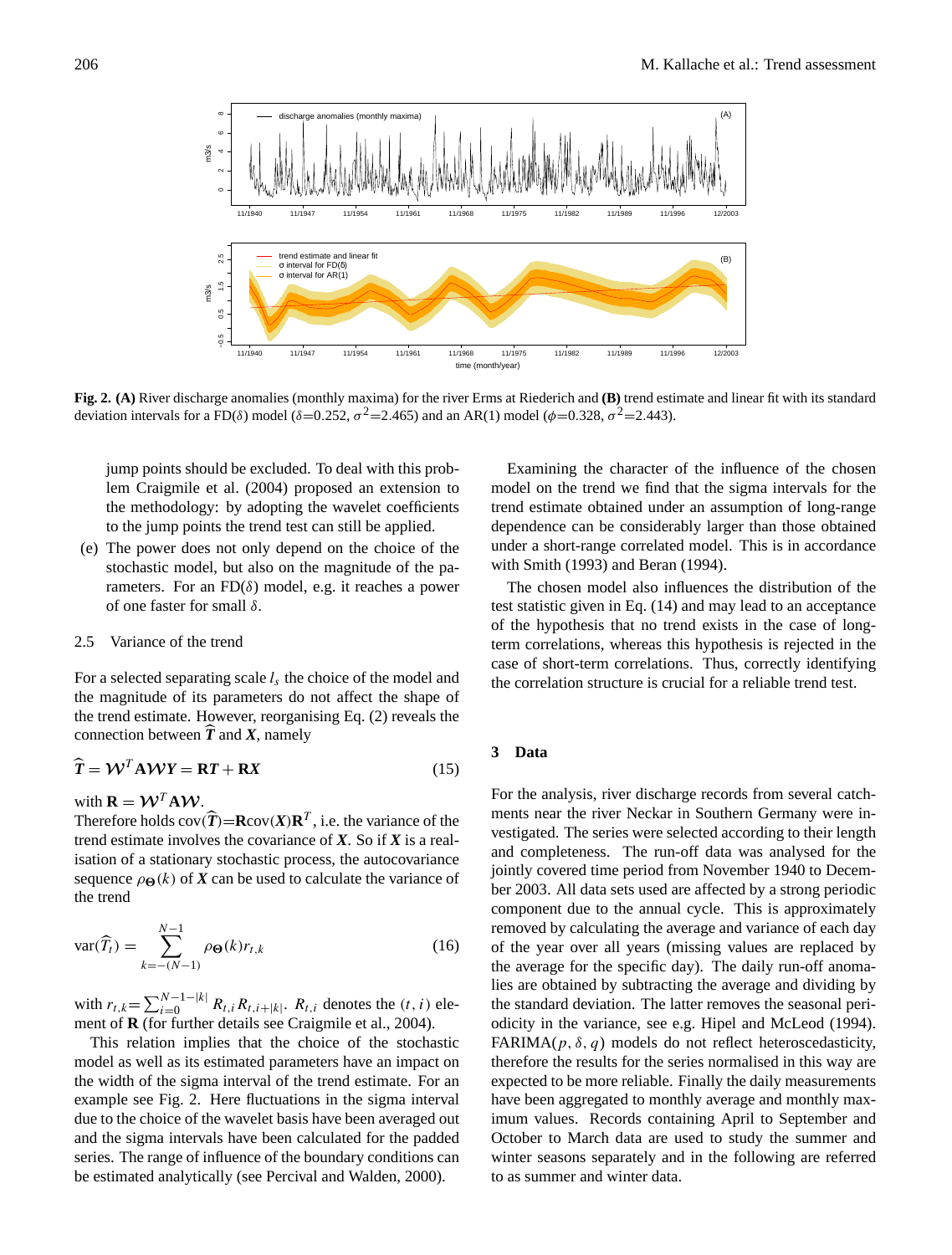

<span id="page-6-1"></span>**Fig. 3. (A)** Fitted parameters for the FD(δ) and the AR(1) model and **(B)** the FARIMA(1,δ,0) model for the monthly maximum data and the monthly maximum filtered data, respectively (C and D). River Gauges: 1 Josbach/Hölzlebruck, 2 Ammer/Pfäffingen, 3 Erms/Riederich, 4 Glatt/Hopfau, 5 Wiese/Zell, 6 Dreisam/Ebnet, 7 Rems/Neustadt, 8 Fils/Plochingen, 9 Neckar/Horb, 10 Neckar/Plochingen.

### <span id="page-6-0"></span>**4 Results and discussion**

The examined time series are assumed to be composed of a deterministic trend component and a stochastic part (see Sect. [2.2\)](#page-2-1).

The obtained trend estimates help to assess linear trend behaviour in the data. As shown e.g. in Fig. [2,](#page-5-1) the run-off data of the river Erms at Riederich (monthly maxima) is characterised by an increase. Nevertheless a general tendency of increase or decrease cannot be found for the investigated river run-off data sets.

In spite of these results the shape of the trend estimate and therefore the trend test result is influenced by the used wavelet filters (see Sect. [2.1\)](#page-1-1) and the choice of the separating scale  $l_s$  (see Sect. [2.2.1\)](#page-2-2). The latter may be compared to the selection of a window size when smoothing data to get a trend estimate.

The parameters for the stochastic models representing the natural variability of the time series are estimated using the Whittle estimator (see Sect. [2.3\)](#page-3-0). We restrict our analysis to FARIMA( $p, \delta, q$ ) models with 0 < δ < 0.5 and p,  $q \le 2$  ( $q \le 1$ ) for the winter and summer data due to the shortness of the time series). Filtering may produce data which is represented best by a model with  $\delta < 0$ , because not only the trend component but also the stochastic variations on large scales have been removed there. Such occurrences suggest that the longterm parameter  $\delta$  is redundant. The counterpart model with  $\delta$ =0 also is considered in the analysis. Therefore we exclude models with an estimated  $\delta$ <0. All models which performed best in terms of the HIC turned out to be stationary, e.g. do have  $\delta \leq 0.5$  and all solutions of  $\phi(z)=0$  outside the unit circle.

Obtained parameter values  $\delta$  and  $\phi$  for the FD( $\delta$ ), AR(1) and FARIMA $(1,\delta,0)$  models are shown in Fig. [3](#page-6-1) for the monthly maxima (original data and filtered data, the stations are ordered according to the increase in catchment size). The estimates for the two one-parametric models do not change qualitatively. The magnitude of  $\phi$  and  $\delta$  is lower for the filtered data. For the more complex FARIMA $(1,\delta,0)$  model, filtering causes the short-term correlation parameter  $\phi$  to get larger, whereas the long-term correlation parameter  $\delta$  gets smaller; in some cases it becomes compatible with zero.

As discussed in Sect. [2.3.1](#page-3-1) a possible trend biases the parameter estimation  $\widehat{\Theta}'$  on *Y*, i.e. under assumption of no trend. To account for the bias the parameter estimation is performed under consideration of a deterministic trend component, represented by the trend estimate  $\hat{T}$ , i.e.  $\hat{\Theta}^{\prime\prime}$  is estimated on the filtered series  $\widehat{\mathbf{X}}$ .  $\widehat{\mathbf{I}}$  not only contains the deterministic trend component but also stochastic variations on large scales. Therefore,  $\widehat{\Theta}^{\prime\prime}$  is likely to be biased in the other direction than  $\widehat{\Theta}'$ . Using both estimates for the analysis helps to interprete trend test results. A more reliable parameter set  $\widetilde{\Theta}$  could be obtained by extracting a best trend guess  $\widetilde{T}$  out of  $\widehat{T}$ , e.g. by fitting a polynomial to the trend estimate.  $\widetilde{\Theta}$ is then estimated on the detrended series, where  $\tilde{T}$  has been substracted. Another possibility is to use the magnitude of  $T$ in terms of the standard deviation of the process itself to estimate the bias of  $\widehat{\Theta}'$  and  $\widehat{\Theta}''$  by Monte Carlo simulation (see Fig. [1\)](#page-4-0). These issues will be the subject of further research.

To evaluate the performance of the models with optimised parameters, a goodness-of-fit test is applied and an Akaiketype model criterion is used to select among different models (see Sect. [2.3.2\)](#page-3-2). In Table [1](#page-7-1) the best performing models in terms of the HIC have been listed for the monthly averaged data and the monthly maxima, respectively. The apparently best HIC models coincide with a goodness-of-fit test failure in some cases. This either means that no appropriate model has been found to represent the data reasonably well within the FARIMA( $p$ ,  $\delta$ ,  $q$ ) model class, or that the presence of a fairly weak trend is indicated, which biases the parameter estimation on  $Y$  as well as on  $\overline{X}$ . In most cases a goodnessof-fit test failure occurs for the original data as well as for the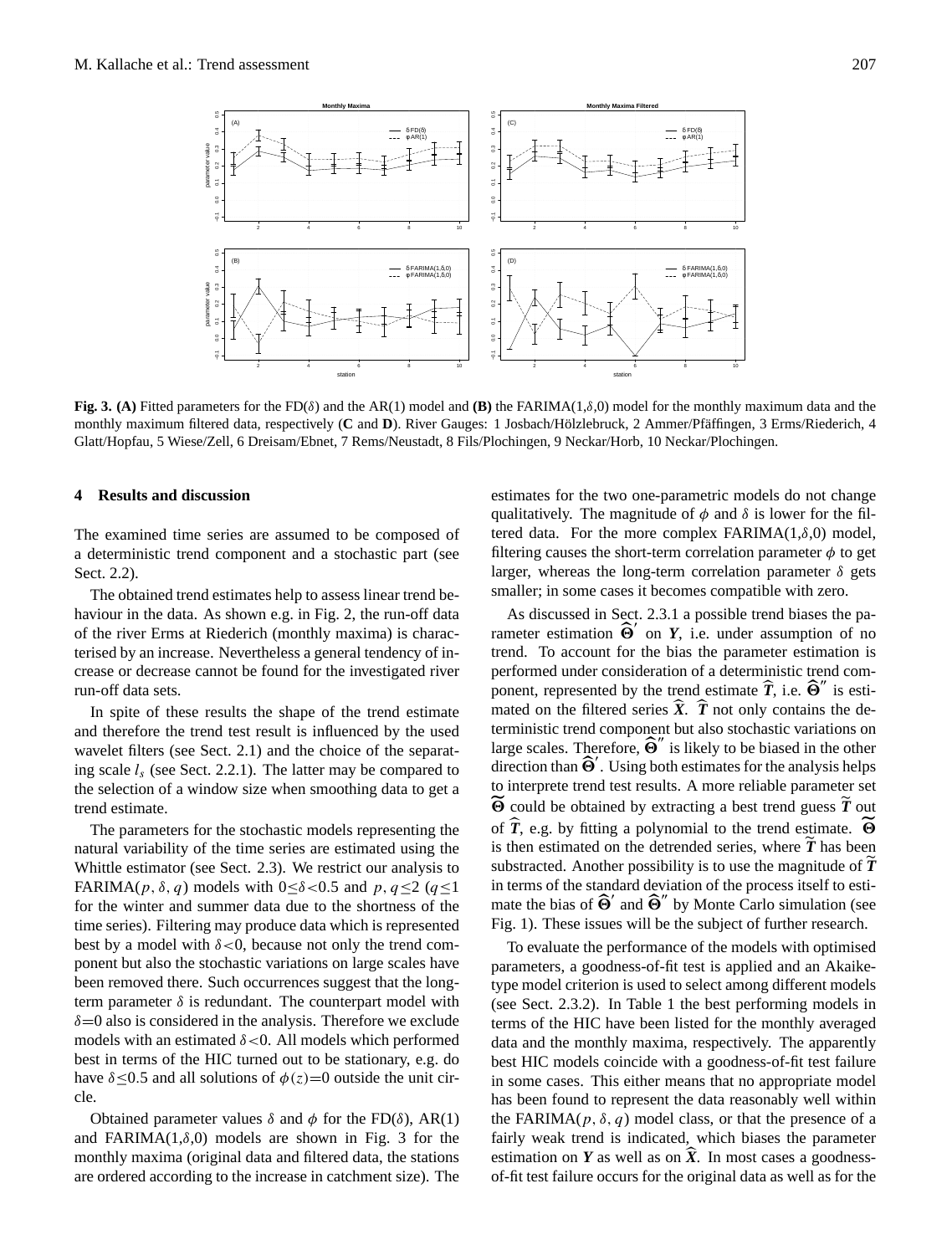<span id="page-7-1"></span>**Table 1.** FARIMA( $p, \delta, q$ ) models performing best in terms of the HIC for (A) original/filtered monthly averaged data and for (B) original/filtered monthly maxima data. By filtering, variations on large scales have been eliminated to exclude a bias due to a possible trend. Cases where a significant trend has been detected have been underlined. Parameters written in italics refer to models which have been rejected by the goodness-of-fit test at a 95% level.

|                     | (A) monthly averages<br>best FARIMA $(p, \delta, q)$ model (original data/filtered data) |                        |                        | (B) monthly maxima<br>best FARIMA( $p$ , $\delta$ , $q$ ) model (original data/filtered data) |                             |                        |
|---------------------|------------------------------------------------------------------------------------------|------------------------|------------------------|-----------------------------------------------------------------------------------------------|-----------------------------|------------------------|
|                     | Total                                                                                    | Summer                 | Winter                 | Total                                                                                         | Summer                      | Winter                 |
| Joshach/Hölzlebruck | (1,0,0)/(1,0,0)                                                                          | (1,0,0)/(1,0,0)        | (1,0,0)/(1,0,0)        | (1,0,0)/(1,0,0)                                                                               | (1,0,0)/(1,0,0)             | (1,0,0)/(0,0,1)        |
| Ammer/Pfäffingen    | (2,0,1)/(1,0,0)                                                                          | (1,0,0)/(1,0,0)        | $(0,\delta,1)/(1,0,0)$ | $(0,\delta,0)/(0,\delta,0)$                                                                   | $(0,\delta,0)/(0,\delta,0)$ | $(0,\delta,0)/(1,0,0)$ |
| Erms/Riederich      | (1,0,0)/(1,0,0)                                                                          | (1,0,0)/(1,0,0)        | (1,0,0)/(1,0,0)        | (1,0,0)/(1,0,0)                                                                               | (1,0,0)/(0,0,1)             | (1,0,0)/(1,0,0)        |
| Glatt/Hopfau        | $(1, \delta, 0)/(1, 0, 0)$                                                               | $(0,\delta,1)/(1,0,0)$ | (1,0,0)/(1,0,0)        | (1,0,0)/(1,0,0)                                                                               | (1,0,0)/(1,0,0)             | (1,0,0)/(1,0,0)        |
| Wiese/Zell          | (1,0,0)/(1,0,0)                                                                          | (1,0,0)/(1,0,0)        | (1,0,0)/(1,0,0)        | $(0,\delta,0)/(1,0,0)$                                                                        | (1,0,0)/(1,0,0)             | $(0,\delta,0)/(1,0,0)$ |
| Dreisam/Ebnet       | (1,0,0)/(1,0,0)                                                                          | (1,0,0)/(1,0,0)        | (1,0,0)/(1,0,0)        | $(0,\delta,0)/(1,0,0)$                                                                        | $(0,\delta,0)/(1,0,0)$      | (1,0,0)/(1,0,0)        |
| Rems/Neustadt       | $(1,\delta,0)/(1,\delta,0)$                                                              | (1,0,0)/(1,0,0)        | (1,0,1)/(1,0,1)        | $(0,\delta,0)/(1,0,0)$                                                                        | (1,0,0)/(1,0,0)             | $(0,\delta,0)/(1,0,0)$ |
| Fils/Plochingen     | (1,0,0)/(1,0,0)                                                                          | (1,0,0)/(1,0,0)        | (1,0,0)/(1,0,0)        | $(1, \delta, 0) / (1, 0, 0)$                                                                  | (1,0,0)/(1,0,0)             | (1,0,0)/(1,0,0)        |
| Neckar/Horb         | $(1, \delta, 0) / (1, 0, 1)$                                                             | (1,0,0)/(1,0,0)        | (1,0,0)/(1,0,0)        | $(0,\delta,0)/(1,0,0)$                                                                        | (1,0,0)/(1,0,0)             | $(0,\delta,0)/(1,0,0)$ |
| Neckar/Plochingen   | (1,0,1)/(1,0,1)                                                                          | (1,0,0)/(1,0,0)        | (1,0,0)/(1,0,0)        | $(0,\delta,0)/(1,0,1)$                                                                        | (1,0,0)/(1,0,0)             | $(0,\delta,0)/(1,0,0)$ |

filtered data. For the river Erms at Riederich (averaged summer data) the best HIC model for the filtered data is rejected by the goodness-of-fit test, whereas the best HIC model is accepted for the original data. So the trend test result of not detecting a significant trend is supported here. In this way goodness-of-fit results may be utilised to check HIC choices and trend test results.

The three relatively simple models presented in Sect. [2.3](#page-3-0) perform best in terms of the HIC in the majority of cases, which is presented in Table [1.](#page-7-1) By studying these model fits conclusions about the short and long-term behaviour of the time series can be drawn. In particular the short-term correlated AR(1) model suffices to reproduce the dynamics of the fluctuations of the data best in a lot of cases. However, the long-term parameter  $\delta$  is required more often for the monthly maxima data than for the monthly averages. The monthly maxima winter data is even represented best by a  $FD(\delta)$  model in half of the cases, whereas a long-term parameter is nearly never required for the monthly average winter data. This may suggest that long-term correlation plays an important role when examining extreme values.

Regarding the trend behaviour a definitively significant trend has been found for Dreisam/Ebnet (complete data) and Ammer/Pfäffingen (winter data) for the monthly averages and Erms/Riederich (complete data) and Wiese/Zell (summer data) for the monthly maxima. In those cases a significant trend has been found for parameter estimations on *Y*, as presented in Table [1.](#page-7-1)

Where a possible trend component is found to be significant only under assumption of the trend estimate, i.e. the parameter values estimated on the filtered data, it cannot be excluded that this "trend" may be explained as well by stochastic variability. Such a spurious case, e.g. is the monthly averaged complete data for Ammer/Pfäffingen. Part of the variability of the data may be explained by a larger AR parameter or by a deterministic trend component. The goodness-of-fit

values also do not provide a distinction here. Regarding the monthly maxima a classical constellation occurs in several cases: part of the variability in the data may either be explained by a long-term correlated model or by a short-term model in combination with a deterministic trend component (see [Giraitis et al.,](#page-9-25) [2001\)](#page-9-25). In those cases a refined parameter estimation by using a trend guess  $\widetilde{T}$ , as described above, may lead to further conclusions.

In the majority of cases a significant trend was found only under assumption of an AR(1) model (results not shown). This emphasises the influence of the model choice on the trend test result, which has been described in Sect. [2.5.](#page-5-2)

## <span id="page-7-0"></span>**5 Conclusions**

A semi-parametric trend test has been applied to discharge anomalies from Southern Germany. We considered FARIMA( $p$ ,  $\delta$ ,  $q$ ) models optimised by a Whittle estimator with  $p, q \le 2$  (see Sect. [2.3\)](#page-3-0). For each station the complete data as well as data restricted to the summer (April-September) and winter (October-March) months have been investigated separately, both for monthly averaged and maximum values.

It is evidenced that simple models seem to represent the dynamics of the data quite well in terms of the HIC. The short-term correlated AR(1) model is chosen as best fit in most cases. However, a long-term parameter  $\delta > 0$  is frequently required, especially for the monthly maxima data. Therefore, a trend analysis should take the possibility of long-term correlated data into account.

The separation of deterministic trend and natural variability is of high interest to water management authorities. A way towards a distinction is the extraction of a trend estimate and the evaluation of the significance of the trend, as presented here. As described in Sect. [2.4,](#page-4-2) the acceptance or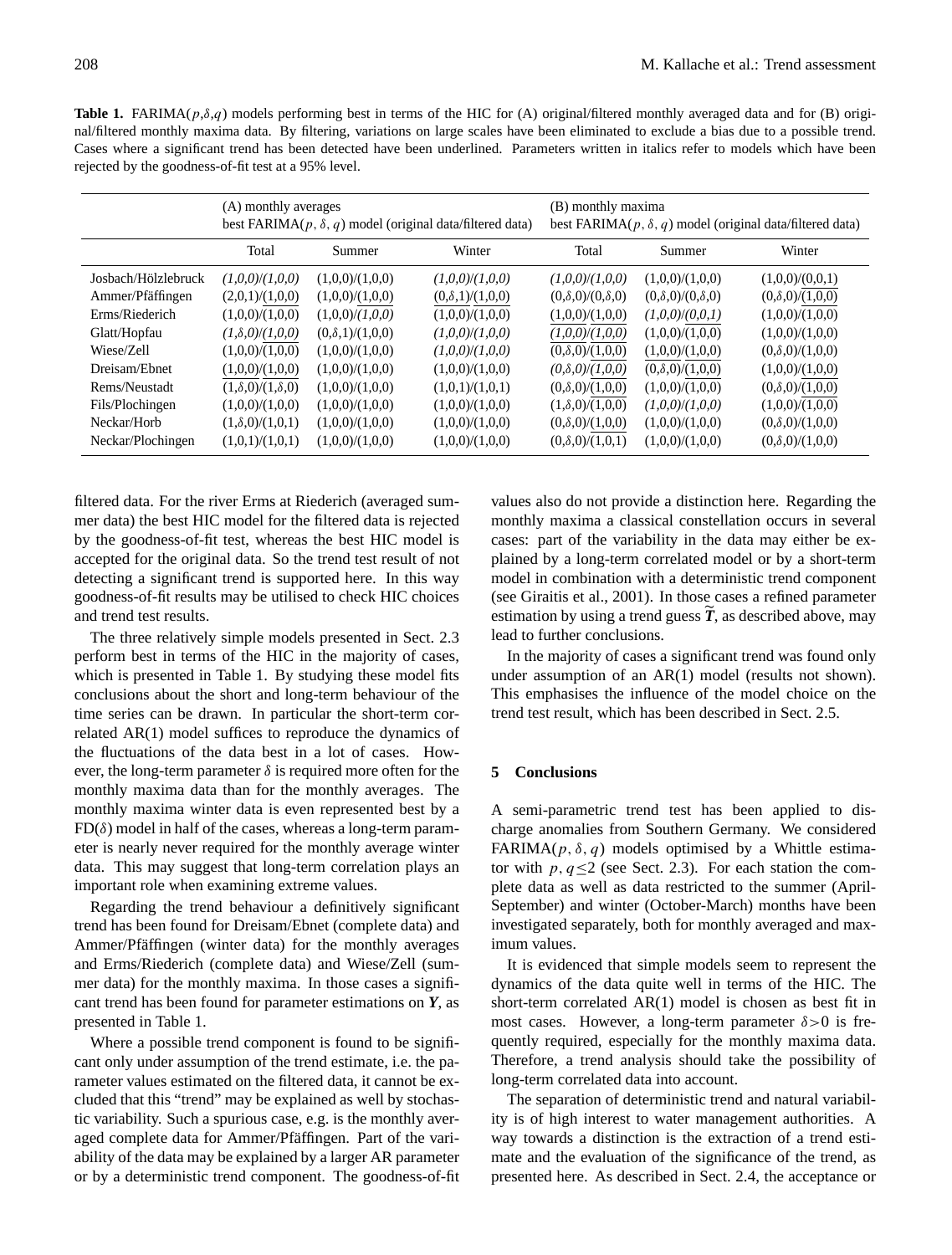rejection of a trend depends on the chosen stochastic model to represent the natural variability as well as on the magnitude of its parameter values. By considering the best performing models in terms of the HIC and by comparing the trend test results for the original and the filtered data (under consideration of the goodness-of-fit test outcome) reliable trend test results can be achieved in a series of cases, as listed up in Sect. [4.](#page-6-0) For the area under investigation, no general trend tendency for river run-off could be found. This is in line with other results (cf. Sect. [1\)](#page-0-1), but nevertheless does not imply that climate change has no impact on the hydrological cycle. Actually one has to assume that climate change will be observable with a time delay and with complex patterns in hydrology.

By refining the trend estimation procedure (as also described in Sect. [4\)](#page-6-0) and therefore reducing the bias in the parameter estimation, the trend test may be improved to handle not yet determinable cases. This issue will be subject to further work.

Summing up, we feel that the results and the applied technique open a promising road towards more insight in the dynamics of river run-off series. A test for trend is ameliorated by considering the correlation structure of the data. This might also be relevant for the investigation of extreme values like floods and droughts.

#### **Appendix A: The discrete wavelet transforms**

The DWT operates on dyadic time series and is defined in terms of a wavelet filter and an associated filter known as the scaling filter. Formally, a wavelet filter  $\{h_{j,l} : l=0, ..., L_j - \}$ 1}  $(j=1, ..., J$  running over scale and l over time) is a sequence that sums to zero, has unit energy, and is orthogonal to its even shifts:

$$
\sum_{l=-\infty}^{\infty} h_{j,l} = 0 ,
$$
  

$$
\sum_{l=-\infty}^{\infty} h_{j,l} h_{j,l+2n} = \begin{cases} 1 \text{ if } n = 0 \\ 0 \text{ otherwise.} \end{cases}
$$
 (A1)

Let  $h_{1,l} \equiv h_l$  and  $g_{1,l} \equiv g_l$ . The most practical wavelet filters have a finite width L, which means that  $h_l=0$  for  $l<0$  and  $l>L-1$ , while  $h_l \neq 0$  for  $0 \leq l < L-1$ . The associated scaling filter  $g_l$  is constructed as follows:  $g_l \equiv (-1)^{l+1} h_{L-1-l}$ .

#### **Appendix B: The Daubechies wavelet filters**

The squared gain functions (i.e. the squared modulus of the transfer function) for all Daubechies wavelet filters are given by the form

$$
\mathcal{H}_{1,L}(\omega) = \left| \sum_{l=0}^{L-1} h_l e^{-i2\pi \omega l} \right|^2
$$

$$
=2\sin^L\left(\frac{\pi\omega}{2}\right)\sum_{l=0}^{L/2-1}\left(\frac{L/2-1+l}{l}\right)\cos^{2l}\left(\frac{\pi\omega}{2}\right)
$$
 (A2)

on the first scale and  $G_{1,L}(\omega) = H_{1,L}(\pi - \omega)$  holds, respectively. The transfer function for the filters is given by the polar representation

$$
G(\omega) = |\mathcal{G}_{1,L}(\omega)|^{1/2} e^{i\theta(\omega)}
$$
 (A3)

and  $H(\omega) = G(\omega + \pi)$ , respectively. For different phase functions  $\theta(\omega)$  distinct Daubechies wavelet filter families are defined. The least asymmetric (LA) family of Daubechies wavelet filters has a phase function such that these filters get as close as possible to a linear phase filter.

*Acknowledgements.* This work is supported by the German Ministry for Education and Research (BMBF) under grant number 03330271.

Edited by: M. Thiel Reviewed by: one referee

#### **References**

- <span id="page-8-9"></span>Akaike, H.: Information theory and an extension of the maximum likelihood principle, in 2nd International Symposium on Information Theory, edited by Petrov, B. and Csaki, F., Akademie Kiade, Budapest, 267–281, 1973.
- <span id="page-8-10"></span>Akaike, H.: A Bayesian extension of the minimum AIC procedure of autoregressive model fitting, Biometrika, 26, 237–242, 1979.
- <span id="page-8-8"></span>Beran, J.: A goodness-of-fit test for time series with long range dependence, Journal of the Royal Statistical Society B, 54, 749– 760, 1992.
- <span id="page-8-2"></span>Beran, J.: Statistics for Long-Memory Processes, Chapman & Hall, 1994.
- <span id="page-8-11"></span>Beran, J., Bhansali, R., and Ocker, D.: On unified model selection for stationary and nonstationary short- and long-memory autoregressive processes, Biometrika, 85, 921–934, 1998.
- <span id="page-8-4"></span>Bhattacharya, R., Gupta, V., and Waymire, E.: The hurst effect under trends, Journal of Applied Probability, 20, 649–662, 1983.
- <span id="page-8-1"></span>Bîrsan, M.-V., Molnar, P., and Burlando, P.: Streamflow trends in Switzerland, in: Paleofloods, Historical Floods and Climatic Variability: Applications in Flood Risk, edited by: Thorndycraft, V. R., Benito, G., Barriendos, M., and Llasat, M. C., Barcelona, 2003.
- <span id="page-8-12"></span>Bisaglia, L.: Model selection for long-memory models, Quaderni di Statistica, 4, 2002.
- <span id="page-8-3"></span>Bloomfield, P.: Trends in global temperature, Climatic Change, 1– 16, 1992.
- <span id="page-8-7"></span>Box, G. and Jenkins, G.: Time Series Analysis: forecasting and control, Prentice Hall, New Jersey, 1976.
- <span id="page-8-5"></span>Bunde, A., Havlin, S., Koscielny-Bunde, E., and Schellnhuber, H.: Atmospheric Persistence Analysis: Novel Approaches and Applications, 2002.
- <span id="page-8-6"></span>Craigmile, P., Guttorp, P., and Percival, D.: Trend assessment in a long memory dependence model using the Discrete Wavelet Transform, Environmetrics, 15, 313–335, 2004.
- <span id="page-8-0"></span>DFO: Dartmouth Flood Observatory, Tech. rep., data available at: [http://www.dartmouth.edu/](http://www.dartmouth.edu/~floods/)∼floods/, 2004.